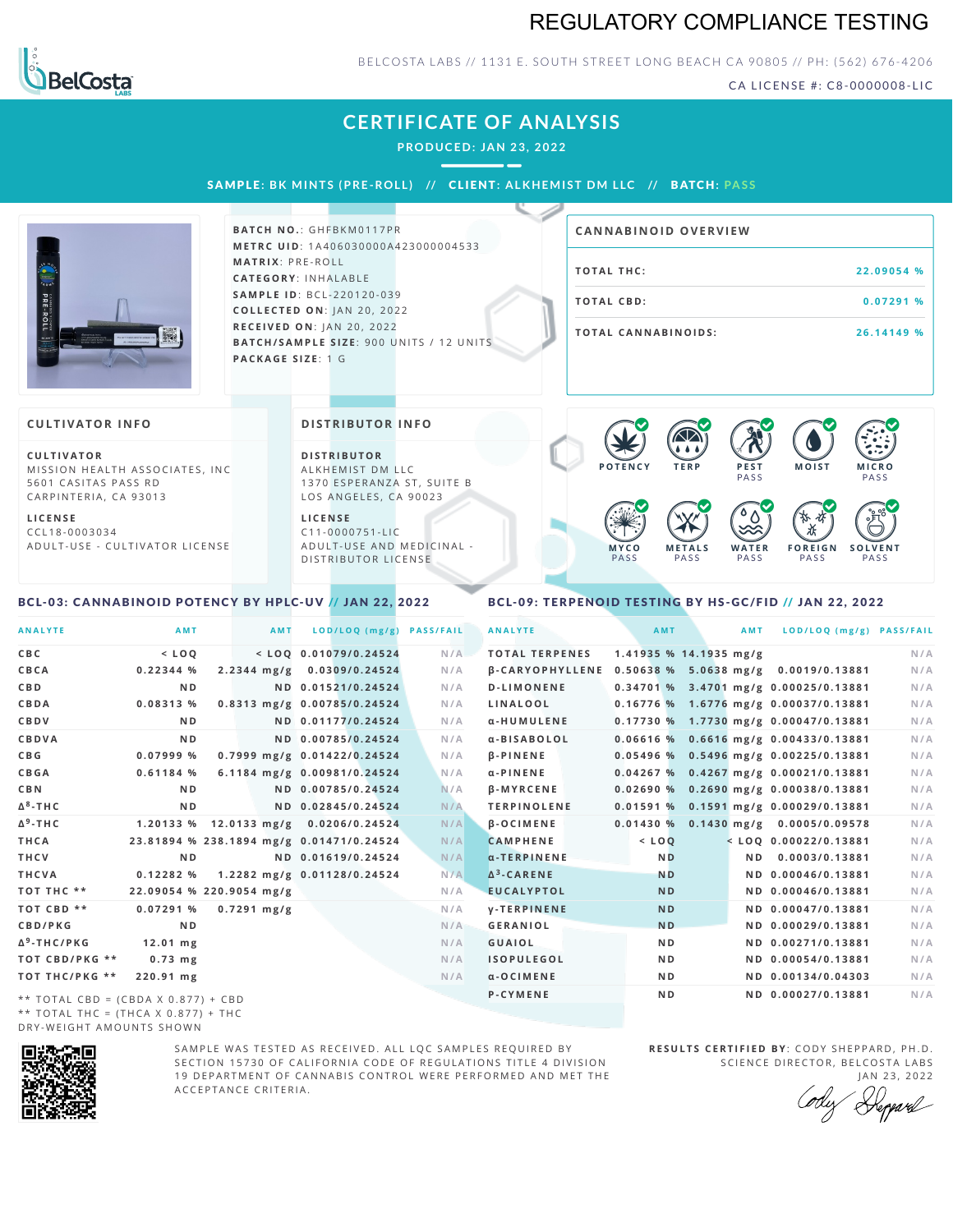## REGULATORY COMPLIANCE TESTING

#### <span id="page-1-0"></span>BCL-13: PESTICIDE TESTING BY GC/MS // JAN 22, 2022

| <b>ANALYTE</b>         | <b>LIMIT</b>  | AMT $(\mu g/g)$ | LOD/LOQ (µg/g) | <b>PASS/FAIL</b> |
|------------------------|---------------|-----------------|----------------|------------------|
| <b>CAPTAN</b>          | $0.7 \mu g/g$ | ND.             | 0.01977/0.06   | <b>PASS</b>      |
| <b>CHLORDANE</b>       | Any amt       | N <sub>D</sub>  |                | <b>PASS</b>      |
| <b>CHLORDANE CIS</b>   |               | N <sub>D</sub>  | 0.01199/0.03   | N/A              |
| <b>CHLORDANE TRANS</b> |               | N <sub>D</sub>  | 0.01082/0.03   | N/A              |
| <b>CHLORFENAPYR</b>    | Any amt       | N <sub>D</sub>  | 0.01364/0.06   | <b>PASS</b>      |
|                        |               |                 |                |                  |

| <b>ANALYTE</b>                      | LIMIT         | $AMT(\mu g/g)$ | LOD/LOQ (µg/g) | <b>PASS/FAIL</b> |
|-------------------------------------|---------------|----------------|----------------|------------------|
| <b>CHLORPYRIFOS</b>                 | Any amt       | N <sub>D</sub> | 0.01653/0.06   | <b>PASS</b>      |
| <b>DICHLORVOS</b>                   | Any amt       | N <sub>D</sub> | 0.01165/0.06   | <b>PASS</b>      |
| <b>METHYL PARATHION</b>             | Any amt       | N <sub>D</sub> | 0.00851/0.06   | <b>PASS</b>      |
| PENTACHLORONI-<br><b>TROBENZENE</b> | $0.1 \mu g/g$ | N <sub>D</sub> | 0.01282/0.06   | <b>PASS</b>      |
|                                     |               |                |                |                  |

### BCL-05: RESIDUAL PESTICIDE ANALYSIS BY LC-MS/MS ESI // JAN 22, 2022

| <b>ANALYTE</b>             |                  | LIMIT $AMT (\mu g/g)$ | LOD/LOQ (µg/g) | <b>PASS/FAIL</b> | <b>ANALYTE</b>       |                  | LIMIT AMT $(\mu g/g)$ | LOD/LOQ (µg/g) PASS/FAIL |             |
|----------------------------|------------------|-----------------------|----------------|------------------|----------------------|------------------|-----------------------|--------------------------|-------------|
| <b>ABAMECTIN</b>           | $0.1 \mu g/g$    | N D                   | 0.01153/0.04   | <b>PASS</b>      | <b>MALATHION</b>     | $0.5 \mu g/g$    | N D                   | 0.00472/0.02             | <b>PASS</b> |
| <b>ACEPHATE</b>            | $0.1 \mu g/g$    | N D                   | 0.00368/0.02   | <b>PASS</b>      | <b>METALAXYL</b>     | $2 \mu g/g$      | N D                   | 0.00503/0.02             | PASS        |
| ACEQUINOCYL                | $0.1 \mu g/g$    | N D                   | 0.00417/0.02   | <b>PASS</b>      | <b>METHIOCARB</b>    | Any amt          | N D                   | 0.00503/0.02             | PASS        |
| <b>ACETAMIPRID</b>         | $0.1 \mu g/g$    | N D                   | 0.00464/0.02   | PASS             | METHOMYL             | 1 $\mu$ g/g      | N D                   | 0.00494/0.02             | PASS        |
| <b>ALDICARB</b>            | Any amt          | ND                    | 0.01109/0.04   | <b>PASS</b>      | <b>MEVINPHOS</b>     | Any amt          | N D                   |                          | PASS        |
| <b>AZOXYSTROBIN</b>        | $0.1 \mu g/g$    | N D                   | 0.00639/0.02   | <b>PASS</b>      | <b>MEVINPHOSI</b>    |                  | N D                   | 0.00163/0.0084           | N/A         |
| <b>BIFENAZATE</b>          | $0.1 \mu g/g$    | N D                   | 0.00355/0.02   | <b>PASS</b>      | <b>MEVINPHOS II</b>  |                  | N D                   | 0.00542/0.0316           | N/A         |
| <b>BIFENTHRIN</b>          | $3 \mu g/g$      | ND                    | 0.00473/0.04   | <b>PASS</b>      | MYCLOBUTANIL         | $0.1 \mu g/g$    | N D                   | 0.00867/0.04             | PASS        |
| <b>BOSCALID</b>            | $0.1 \mu g/g$    | N D                   | 0.00494/0.02   |                  | PASS NALED           | 0.1 µg/g         | N D                   | 0.00328/0.02             | PASS        |
| CARBARYL                   | $0.5 \, \mu g/g$ | N D                   | 0.00295/0.02   | PASS             | OXAMYL               | $0.5 \, \mu g/g$ | N D                   | 0.00455/0.02             | PASS        |
| CARBOFURAN                 | Any amt          | N D                   | 0.00613/0.02   | PASS             | PACLOBUTRAZOL        | Any amt          | N D                   | 0.00714/0.04             | PASS        |
| CHLORANTRANIL-             | $10 \mu g/g$     | N D                   | 0.00697/0.04   | PASS             | <b>PERMETHRIN</b>    | $0.5 \mu g/g$    | N D                   |                          | PASS        |
| <b>IPROLE</b>              |                  |                       |                |                  | PERMETHRIN CIS       |                  | N D                   | 0.00237/0.0082           | N/A         |
| <b>CLOFENTEZINE</b>        | $0.1 \mu g/g$    | N D                   | 0.0054/0.02    | <b>PASS</b>      | PERMETHRIN TRANS     |                  | N D                   | 0.00245/0.0118           | N/A         |
| COUMAPHOS                  | Any amt          | N D                   | 0.00215/0.02   | PASS             | <b>PHOSMET</b>       | $0.1 \mu g/g$    | N D                   | 0.0043/0.02              | PASS        |
| CYFLUTHRIN                 | $2 \mu g/g$      | N D                   | 0.05508/0.2    | <b>PASS</b>      | PIPERONYLBUTO-       | $3 \mu g/g$      | N D                   | 0.00247/0.02             | PASS        |
| <b>CYPERMETHRIN</b>        | 1 $\mu$ g/g      | N D                   | 0.00556/0.04   | <b>PASS</b>      | XIDE                 |                  |                       |                          |             |
| <b>DAMINOZIDE</b>          | Any amt          | N D                   | 0.00227/0.04   | PASS             | <b>PRALLETHRIN</b>   | $0.1 \mu g/g$    | N D                   | 0.00392/0.02             | PASS        |
| <b>DIAZINON</b>            | $0.1 \mu g/g$    | N D                   | 0.00487/0.02   | <b>PASS</b>      | PROPICONAZOLE        | $0.1 \mu g/g$    | N D                   | 0.0024/0.02              | PASS        |
| <b>DIMETHOATE</b>          | Any amt          | N D                   | 0.00354/0.02   | <b>PASS</b>      | <b>PROPOXUR</b>      | Any amt          | N D                   | 0.00374/0.02             | PASS        |
| <b>DIMETHOMORPH</b>        | $2 \mu g/g$      | N D                   |                | <b>PASS</b>      | <b>PYRETHRINS</b>    | $0.5 \mu g/g$    | N D                   | 0.00726/0.04             | PASS        |
| <b>DIMETHOMORPH I</b>      |                  | N D                   | 0.00109/0.0078 | N/A              | <b>PYRIDABEN</b>     | $0.1 \mu g/g$    | N D                   | 0.0034/0.02              | PASS        |
| <b>DIMETHOMORPH II</b>     |                  | ND                    | 0.0015/0.0122  | N/A              | <b>SPINETORAM</b>    | $0.1 \mu g/g$    | N D                   |                          | PASS        |
| <b>ETHOPROPHOS</b>         | Any amt          | N D                   | 0.0041/0.02    | <b>PASS</b>      | <b>SPINETORAM J</b>  |                  | N D                   | 0.00329/0.016            | N/A         |
| <b>ETOFENPROX</b>          | Any amt          | N D                   | 0.00274/0.02   | <b>PASS</b>      | <b>SPINETORAM L</b>  |                  | N D                   | 0.00157/0.016            | N/A         |
| <b>ETOXAZOLE</b>           | $0.1 \mu g/g$    | N D                   | 0.00385/0.02   | PASS             | <b>SPINOSAD</b>      | $0.1 \mu g/g$    | N D                   |                          | PASS        |
| <b>FENHEXAMID</b>          | $0.1 \mu g/g$    | N D                   | 0.01055/0.02   | <b>PASS</b>      | SPINOSAD A           |                  | N D                   | 0.00205/0.01438          | N/A         |
| <b>FENOXYCARB</b>          | Any amt          | N D                   | 0.00175/0.02   | <b>PASS</b>      | SPINOSAD D           |                  | N D                   | 0.00104/0.00498          | N/A         |
| <b>FENPYROXIMATE</b>       | 0.1 µg/g         | N D                   | 0.00481/0.02   | <b>PASS</b>      | SPIROMESIFEN         | 0.1 µg/g         | N D                   | 0.00944/0.04             | PASS        |
| <b>FIPRONIL</b>            | Any amt          | N D                   | 0.00478/0.02   | PASS             | <b>SPIROTETRAMAT</b> | $0.1 \, \mu g/g$ | N D                   | 0.00208/0.02             | PASS        |
| FLONICAMID                 | $0.1 \mu g/g$    | N D                   | 0.00398/0.02   | PASS             | SPIROXAMINE          | Any amt          | N D                   | 0.00344/0.02             | PASS        |
| <b>FLUDIOXONIL</b>         | $0.1 \mu g/g$    | N D                   | 0.01369/0.04   | PASS             | <b>TEBUCONAZOLE</b>  | $0.1 \mu g/g$    | N D                   | 0.00816/0.04             | PASS        |
| HEXYTHIAZOX                | $0.1 \mu g/g$    | N D                   | 0.00297/0.02   | PASS             | <b>THIACLOPRID</b>   | Any amt          | N D                   | 0.0039/0.02              | PASS        |
| <b>IMAZALIL</b>            | Any amt          | N D                   | 0.0056/0.02    | PASS             | <b>THIAMETHOXAM</b>  | $5 \mu g/g$      | N D                   | 0.00358/0.02             | PASS        |
| <b>IMIDACLOPRID</b>        | 5 µg/g           | N D                   | 0.00645/0.02   | <b>PASS</b>      | TRIFLOXYSTROB-<br>ΙN | $0.1 \mu g/g$    | N D                   | 0.00421/0.02             | PASS        |
| KRESOXIM-<br><b>METHYL</b> | $0.1 \mu g/g$    | N D                   | 0.00339/0.02   | PASS             |                      |                  |                       |                          |             |